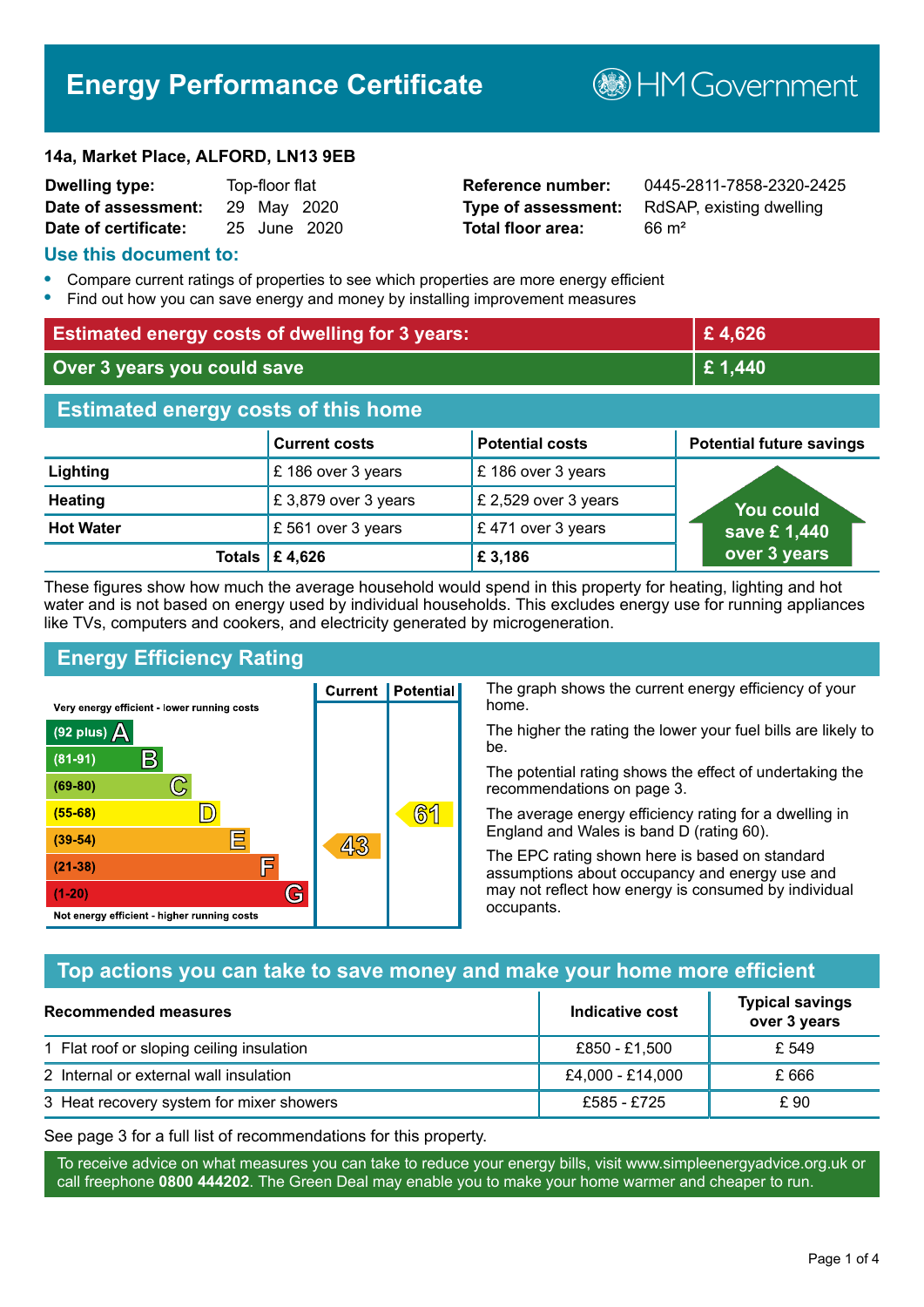| <b>Element</b>        | <b>Description</b>                               | <b>Energy Efficiency</b> |
|-----------------------|--------------------------------------------------|--------------------------|
| Walls                 | Solid brick, as built, no insulation (assumed)   | ★☆☆☆☆                    |
|                       | Cavity wall, as built, no insulation (assumed)   | ★★☆☆☆                    |
| Roof                  | Pitched, 270 mm loft insulation                  | ★★★★☆                    |
|                       | Flat, limited insulation (assumed)               | ★☆☆☆☆                    |
| Floor                 | (other premises below)                           |                          |
| Windows               | Partial double glazing                           | ★★☆☆☆                    |
| Main heating          | Electric storage heaters                         | ★★★☆☆                    |
|                       | Room heaters, electric                           | ★☆☆☆☆                    |
| Main heating controls | Controls for high heat retention storage heaters | ★★★★☆                    |
|                       | Programmer and appliance thermostats             | ★★★★☆                    |
| Secondary heating     | Portable electric heaters (assumed)              |                          |
| Hot water             | Electric immersion, off-peak                     | ★★★☆☆                    |
| Lighting              | Low energy lighting in all fixed outlets         | *****                    |

#### **Summary of this home's energy performance related features**

Current primary energy use per square metre of floor area: 589 kWh/m² per year

The assessment does not take into consideration the physical condition of any element. 'Assumed' means that the insulation could not be inspected and an assumption has been made in the methodology based on age and type of construction.

### **Low and zero carbon energy sources**

Low and zero carbon energy sources are sources of energy that release either very little or no carbon dioxide into the atmosphere when they are used. Installing these sources may help reduce energy bills as well as cutting carbon. There are none provided for this home.

## **Your home's heat demand**

For most homes, the vast majority of energy costs derive from heating the home. Where applicable, this table shows the energy that could be saved in this property by insulating the loft and walls, based on typical energy use (shown within brackets as it is a reduction in energy use).

| <b>Heat demand</b>           | <b>Existing dwelling</b> | Impact of loft<br>insulation | Impact of cavity<br>wall insulation | Impact of solid<br>wall insulation |
|------------------------------|--------------------------|------------------------------|-------------------------------------|------------------------------------|
| Space heating (kWh per year) | 10,630                   | N/A                          | (501)                               | (1,765)                            |
| Water heating (kWh per year) | 1.790                    |                              |                                     |                                    |

You could receive Renewable Heat Incentive (RHI) payments and help reduce carbon emissions by replacing your existing heating system with one that generates renewable heat, subject to meeting minimum energy efficiency requirements. The estimated energy required for space and water heating will form the basis of the payments. For more information, search for the domestic RHI on the www.gov.uk website.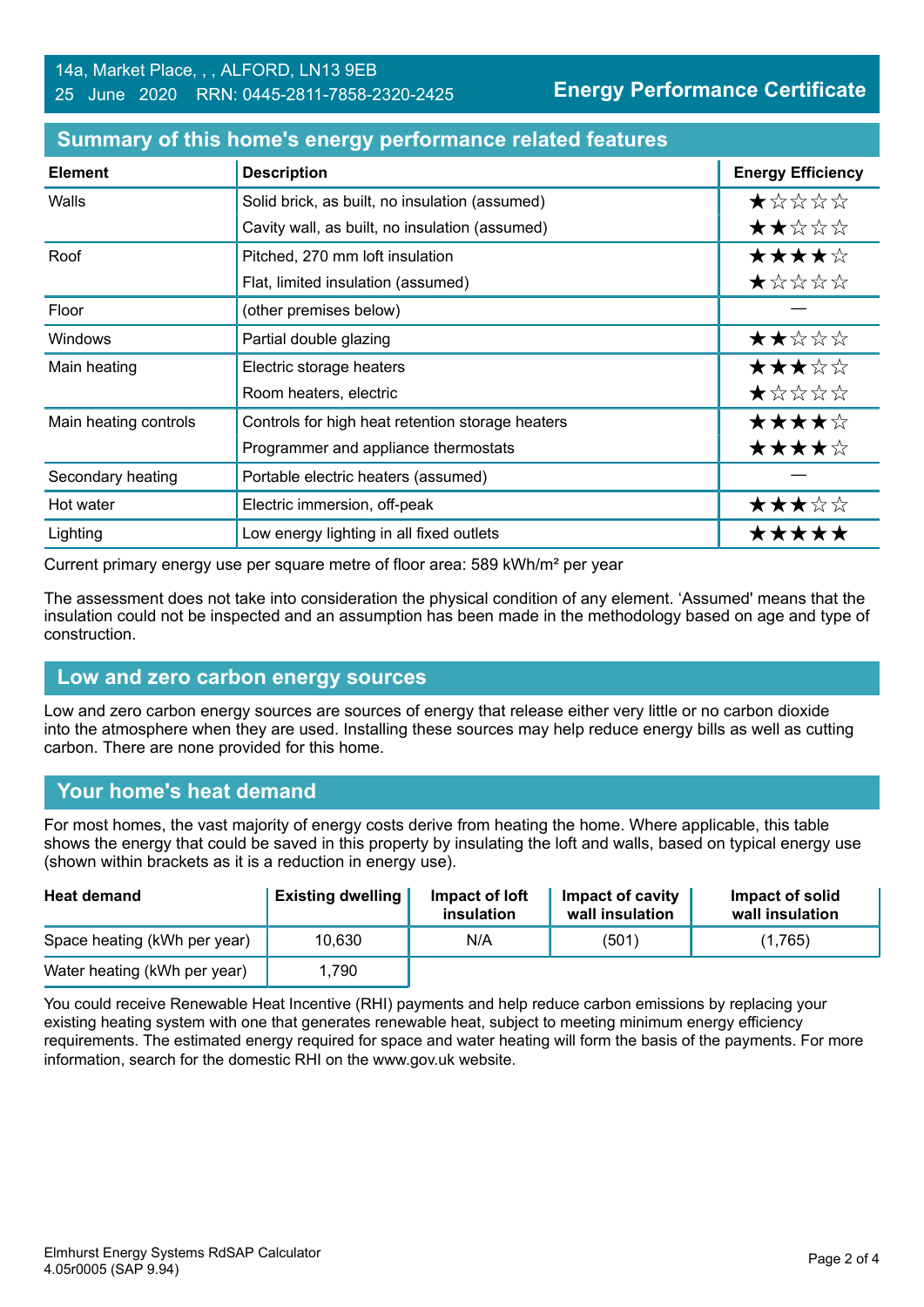#### 14a, Market Place, , , ALFORD, LN13 9EB 25 June 2020 RRN: 0445-2811-7858-2320-2425

## **Recommendations**

The measures below will improve the energy performance of your dwelling. The performance ratings after improvements listed below are cumulative; that is, they assume the improvements have been installed in the order that they appear in the table. To receive advice on what measures you can take to reduce your energy bills, visit www.simpleenergyadvice.org.uk or call freephone 0800 444202. Before installing measures, you should make sure you have secured the appropriate permissions, where necessary. Such permissions might include permission from your landlord (if you are a tenant) or approval under Building Regulations for certain types of work.

| <b>Recommended measures</b>                | <b>Indicative cost</b> | <b>Typical savings</b><br>per year | <b>Rating after</b><br>improvement |
|--------------------------------------------|------------------------|------------------------------------|------------------------------------|
| Flat roof or sloping ceiling insulation    | £850 - £1,500          | £183                               | <b>E50</b>                         |
| Internal or external wall insulation       | £4,000 - £14,000       | £ 222                              | <b>D58</b>                         |
| Heat recovery system for mixer showers     | £585 - £725            | £ 30                               | <b>D59</b>                         |
| Secondary glazing to single glazed windows | £1,000 - £1,500        | £44                                | <u>D61</u>                         |

## **Financial Support and the Green Deal**

Green Deal Finance allows you to pay for some of the cost of your improvements in instalments under a Green Deal Plan (note that this is a credit agreement, but with instalments being added to the electricity bill for the property). The availability of a Green Deal Plan will depend upon your financial circumstances. There is a limit to how much Green Deal Finance can be used, which is determined by how much energy the improvements are estimated to **save** for a 'typical household'.

You may also be able to obtain support towards repairs or replacements of heating systems and/or basic insulation measures under the ECO scheme, provided that you are in receipt of qualifying benefits or tax credits. To learn more about this scheme and the rules about eligibility, visit www.simpleenergyadvice.org.uk or call freephone **0800 444202** for England and Wales.